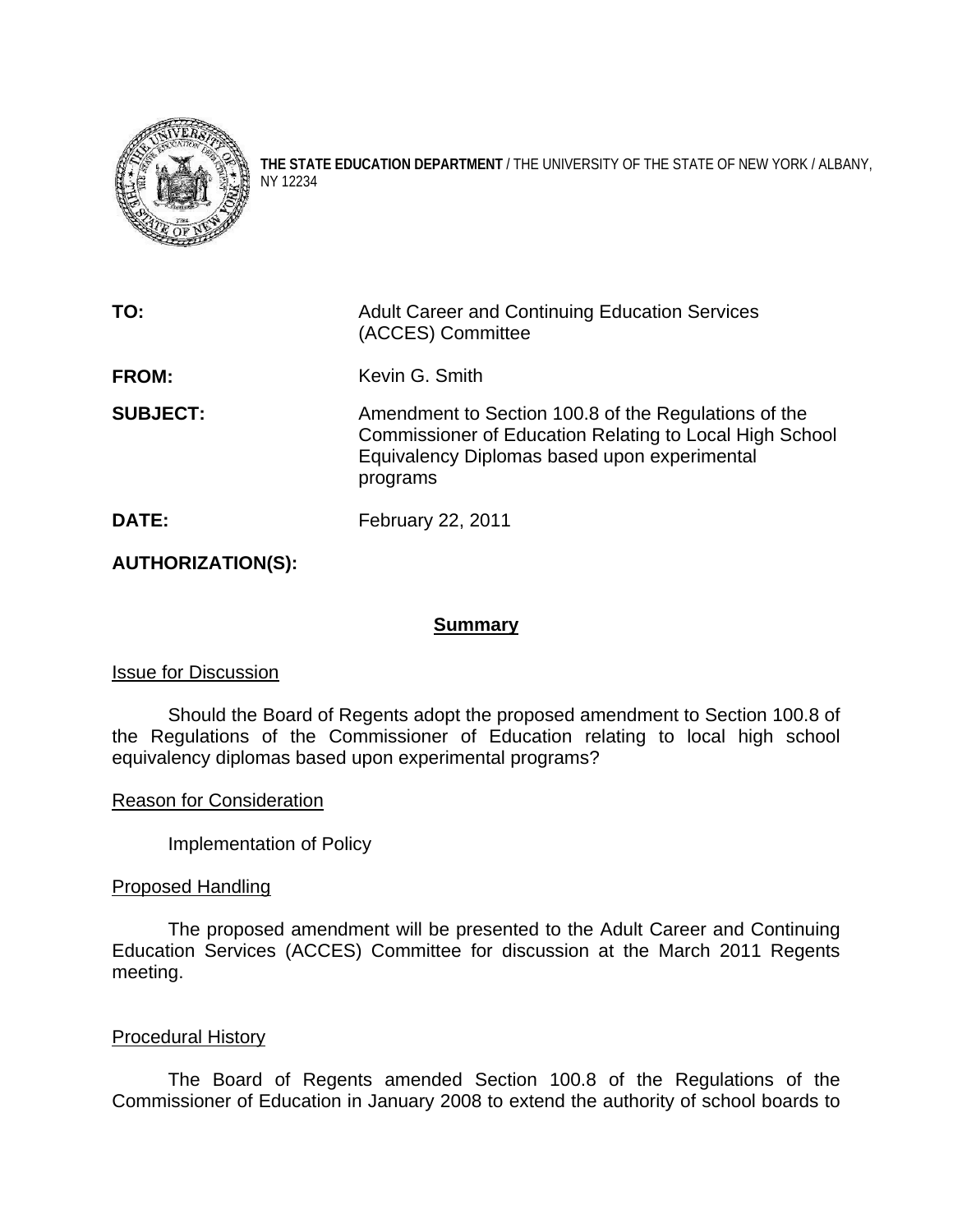issue local high school equivalency diplomas based upon experimental programs from January 31, 2008 to June 30, 2011.

### Background Information

Section 100.8 of the Regulations of the Commissioner of Education allows school districts to award local high school equivalency diplomas based upon experimental programs approved by the Commissioner. These diplomas differ from local high school diplomas which the Board of Regents has acted to phase out under Section 100.5 of the Commissioner's Regulations.

The proposed amendment would extend, through June 30, 2012, the existing regulation that allows boards of education to award a local high school equivalency diploma based upon experimental programs. The extension will allow the continuance in New York State of the National External Diploma Program (NEDP), which is a complete assessment program that allows adults over age 21 to demonstrate and document the outcomes and transferable skills for which a high school diploma is awarded. The NEDP is a competency based, applied performance assessment system which capitalizes on an adult's life experiences and uses a practical application of learning for assessment through such methods as simulations, authentic demonstration, research projects, hands-on interviews and oral interviews. An NEDP candidate must demonstrate a job skill and the competencies that align with the skills needed to function effectively in the workplace. All competencies require a 100 percent mastery.

This one year extension is recommended to ensure that all current NEDP students in the approximately 20 program sites across the state are provided with an opportunity to complete their programs and earn a local high school equivalency diploma.

Over the next 12 months, depending on policy and direction from the Regents College and Career Readiness Working Group (CCRWG), staff will be developing proposed amendments to Section 100.7(a)(2) of the Regulations of the Commissioner of Education that will provide for the opportunity for adult students to earn a New York State High School Equivalency Diploma upon satisfactory completion of an External Diploma Program as approved by the Commissioner Education. These Equivalency Diplomas will be issued by the Department, as opposed to the local high school equivalency diploma which is issued by local school boards. This will create an additional option and pathway for adult students while phasing out the need and authority for school boards to issue the local high school equivalency diploma.

#### Timetable for Implementation

If the Committee agrees with the approach outlined above, it is anticipated that the proposed amendment to Section 100.8 will be presented for adoption as an emergency rule at the May Regents meeting and presented for adoption as a permanent rule at the June Regents meeting.